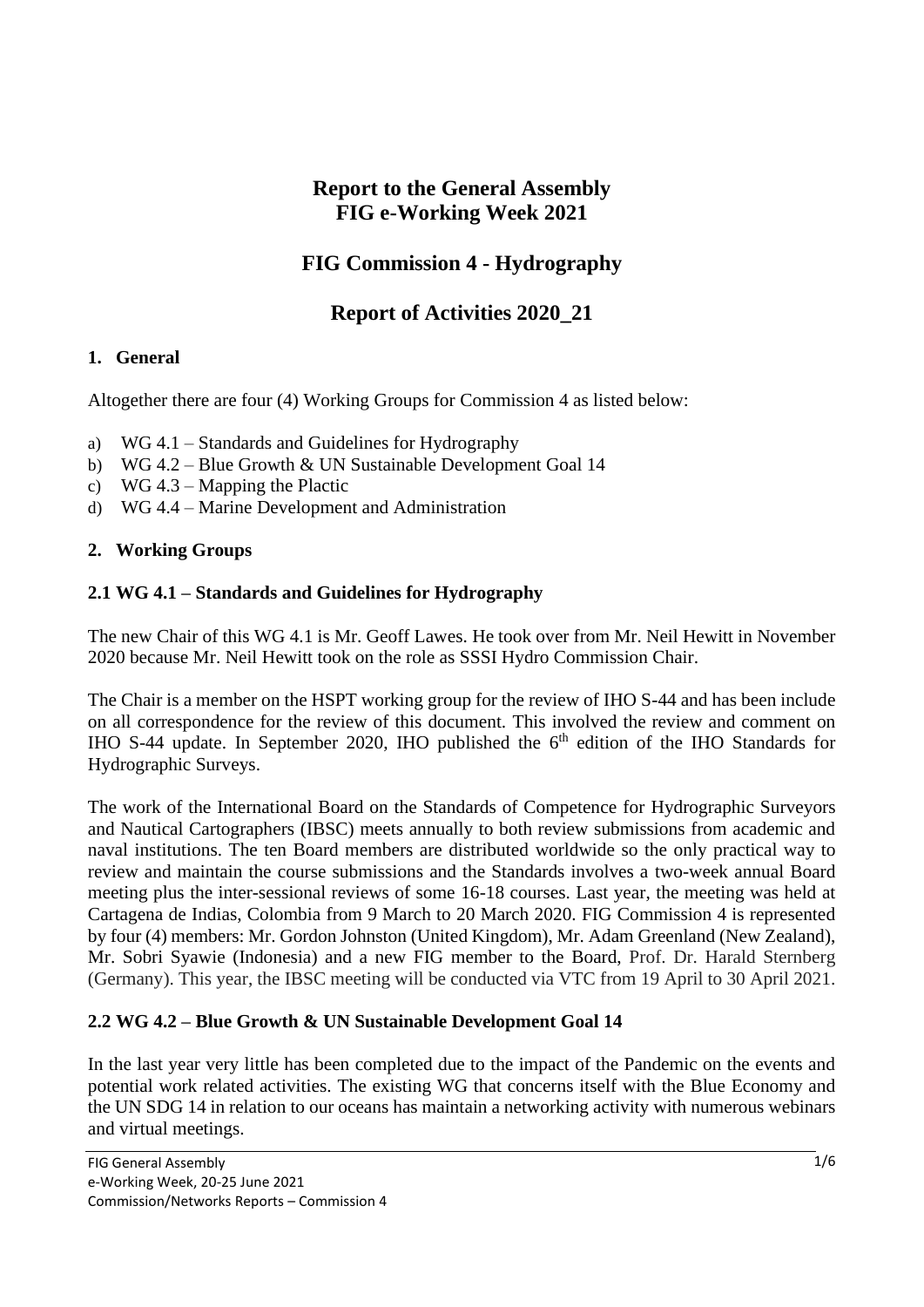Dialogue with the UN-GGIM experts to enable the Commission 4 SME's on the Marine Geospatial theme has been established and it remains now to work with the FIG President's office to secure routine involvement and inclusion on the UN-GGIM Working Group on Marine Geospatial Information.

One notable success for the Commission 4 WG was to lead the creation of an Atlantic Mapping Roadmap or vision statement.

The Vision Statement arises from the activities of the Atlantic Seabed Mapping International Work Group (also known as the AORA Seabed Mapping Working Group), conducted through the Atlantic Ocean Research Alliance (AORA) between Canada, the European Union and the United States of America. The progress and vision towards achieving a baseline seabed and habitat map of the Atlantic Ocean, was presented at the All Atlantic Ocean Research Forum, 6-7 February, 2020, in Brussels, Belgium in support of the Atlantic Ocean Research Alliance in connection with the Galway Statement (Canada, EU & USA are signatories).

The roadmap, published by the Marine Institute Ireland can be downloaded from here: <https://oar.marine.ie/handle/10793/1596>

Looking forward there are tentative plans being made for face to face events, including Hydro '21 in Cork Ireland as well as possible Atlantic Mapping work Group meeting and Blue Economy events.

## **2.3 WG 4.3 – Mapping the Plastic (Joint Commission 4 and Young Surveyors Network)**

Millions of tonnes of plastic waste end up in our oceans every year and constitutes an environmental problem of global proportions with hugely significant negative impacts. Most plastic is not biodegradable and over time breaks down to microplastics, thereby exacerbating the problem.

Rivers are a significant enabler of the plastic ending up in the world's oceans. The UN Environment Programme (UNEP) estimates that just ten major river systems carry more than 80% of the plastic waste that ends up in the Earth's oceans,

The lack of a means to analyse the spatial and temporal extent and quantum of plastic waste at specific 'hot spot' locations, or on a regional or global level and the tools for ongoing monitoring is a significant obstacle to eradicating plastic waste from waterways.

Working Group 4.3, a joint Commission 4 and Young Surveyors Network undertaking, is FIG's response to this overwhelming plastics problem. Our objective is to enable the accurate mapping of plastic waste within waterways and provide regulators with reliable spatial information with which to identify unsustainable waste disposal practices, infrastructure shortcomings and inform robust land use controls with the goal of eradicating the dumping plastic waste into rivers.

Remote sensing data from satellites, airborne platforms and UAV's available in different spatial, spectral and temporal resolutions has the potential to provide long-term qualitative and quantitative assessment and monitoring of plastic pollution at specific 'hot spots'. Assessment of the spatial extent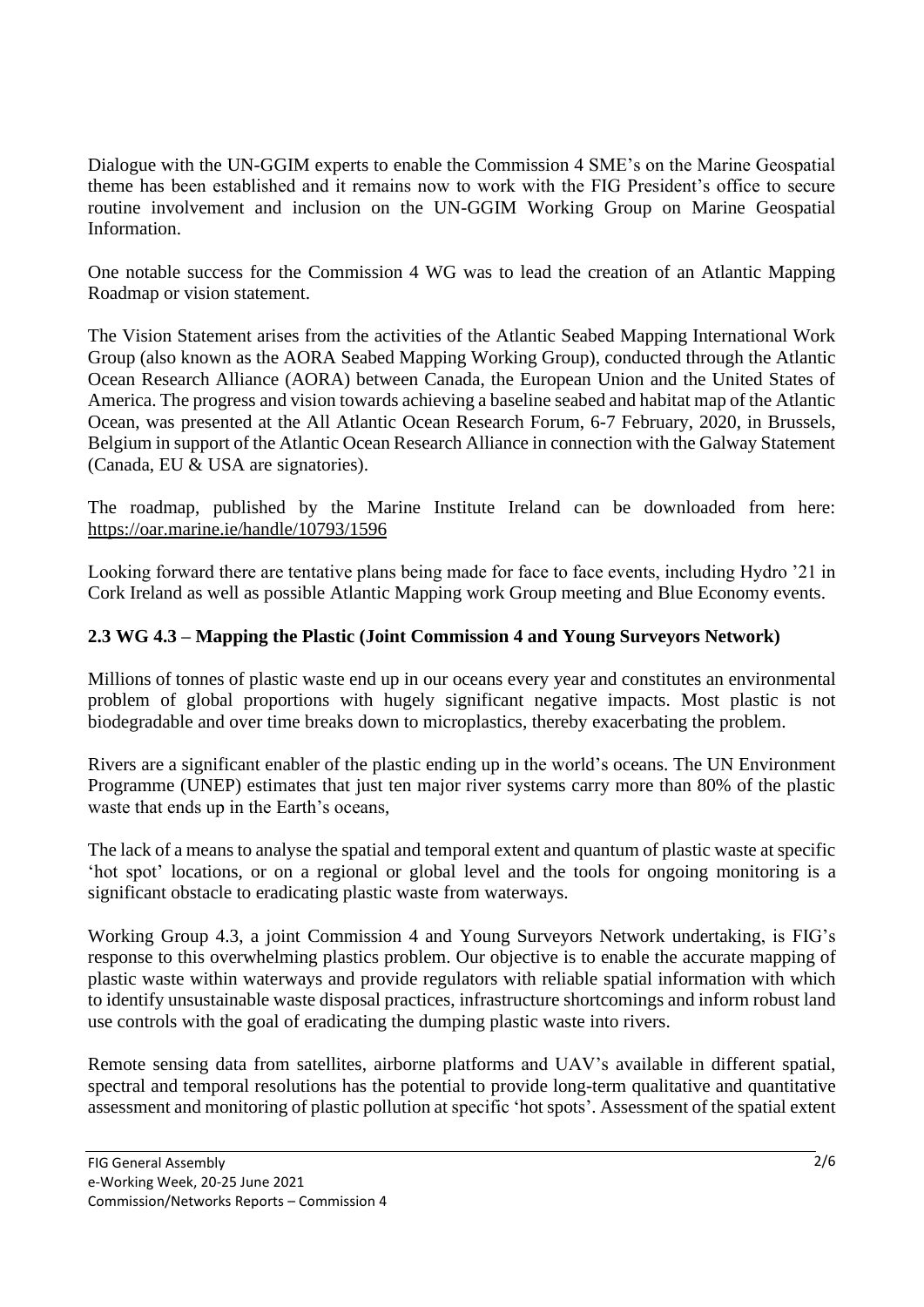and variability of plastic is possible due to the unique spectral signature of polymers in the nearinfrared part of the electromagnetic spectrum.

[Research](file:///D:/LUAR%20UTM/FIG/COMMISSION%204/WG%204.3%20annual%20report%2020_21.docx) by members of WG 4.3 at universities in Bosnia and Hezegovina and Serbia has resulted in the development of algorithms to distinguish plastics from surrounding litter/debris classes using remote sensing techniques that enable identification of plastic debris in water down to  $1 \text{ cm}^2$  in area.

#### **Partnerships and Work to Date**

The (anti) plastics 'movement' world-wide is concerned/angry, highly motivated and growing rapidly. The problem is huge, if not overwhelming, and one of the things WG 4.3 has learned is that forming alliances with groups within the plastics and wider environmental movement is the most effective way to directly influence positive outcomes. It also enables us to understand where and how we as spatial professionals can contribute most effectively.

Trimble has very kindly donated hardware and software to assist with field survey work in 'hot spot' areas, which will be used to augment UAV remote sensing data. Young Surveyors Network volunteers will be involved with plastics surveys where possible, although it is recognised that field work will not be happening for some time.

Relationships with GreenHub, a dynamic environmental Vietnamese NGO, and Australia's Commonwealth Scientific and Industrial Research Organisation (CSIRO) were formed at the 2019 FIG Working Week in Hanoi and, despite Covid, have endured, as has the relationship formed with the Aotearoa Plastic Pollution Alliance (APPA) in New Zealand.

WG 4.3/Surveying+Spatial New Zealand involvement with the NZ Marine Geospatial Information Working Group has resulted in plastic waste being added as a database input of the national MGI inventory.

In May 2020 WG 4.3 and Greenhub submitted a proposal for the Plastics Monitoring in Vietnam Rivers Pilot Study to the World Bank and the Ministry of Natural Resources and Environment of Vietnam. This project is a pilot study of plastic pollution assessment using UAV/remote sensing techniques.

Our bid was unsuccessful however, I have approached one of the successful tenderers, the German Research Centre for Artificial Intelligence (DFKI), to offer to co-develop strategies, field procedures and data processing models for mapping plastic in waterways applicable for this study and other 'hot spot' locations. We may need FIG and in particular President Rudolf Staiger's assistance with our efforts to become involved in this project.

## **2.4 WG 4.4 – Marine Development and Administration**

The management of good governance of marine space administration has been debated since at least the 2000s. An extensive literature and research report, it is hardly surprising that this marine space is under serious threat from a myriad of overlapping and conflicting interests, where the evidence of change is compelling and manifest. Therefore it is imperative to manage, administer and govern the coastal zone in a considerable, sustainable and structural manner as well as to protect and nurture the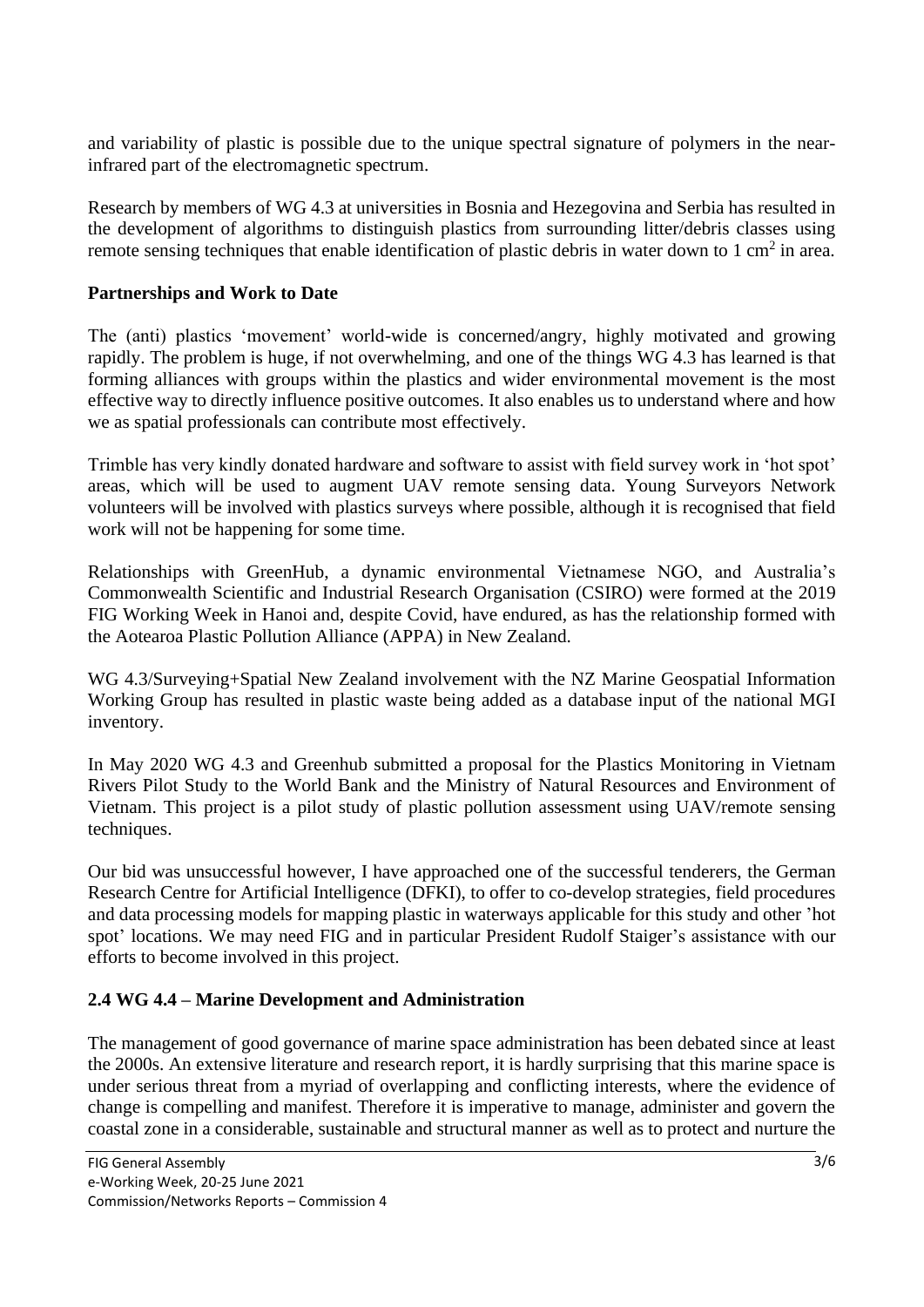environment we live in. Failure to do so may have disastrous consequences for future generations. This includes polishing the management system, particularly the governance of marine space administrative to support marine rights. Marine space administration and management can help to improve our governance and information systems on coastal and marine areas.

The intention of the establishment of Working Group 4.4 is to assist the development of institutional policy and framework as well as the development of conceptual, technical standards, guidelines and practice. WG 4.4 will provide the necessary guideline of land and sea governance for marine cadastre and marine administration. Marine managed areas, in the widest sense, are geographic areas designed to protect or manage resources within the marine environment. Any agency that has jurisdiction in the marine environment can create marine managed areas. Framework of marine development and administration comprise of institutional, technical and socio-economic components. The entities of the framework will include custodian, implementers, technical support and data centre, policy, stakeholder, facilitator and source of human capital. This framework is applicable and can be adopted by any country.

The one of above mentioned framework is expressed in KL GeoHydro 2020 conference (7-8 December, Malaysia). WG 4.4 has presented a paper that intended to highlight the roles of hydrographer on managing and administering the marine environment using multicriteria decision analysis. The challenge of marine development and Administration in the 21st century is concluded. Hydrographer should be able to adopt the potential of Industrial Revolution 4.0 and emerging drivers, explore the new potential sectors that required marine spatial literacy & proficiency and empower new knowledge in data science and data analytic towards transformation of data provider to analytic provider.

## **3. Cooperation**

Cooperation with IHO in developing S-44. This is completed with the publication of the IHO Standards for Hydrographic Surveys (S-44), 6<sup>th</sup> edition, September 2020.

Cooperation with IBSC: A good summary of the work of the IBSC is included in the 2018 IHR, International Hydrographic Review published paper, <https://journals.lib.unb.ca/index.php/ihr/article/view/26298/1882519051>

Capacity Development: The Commission 4 maintain a seat on the Capacity Development Forum that includes the IHO, IALA, WMO, IOC, IAEA, and IMO. It meets once a year in Europe and reviews potential opportunities to collaborate on possible development projects and campaigns.

Pre-collaboration between ASEAN educational institution (Malaysia and Indonesia) and nongovernment organisation such as World Wide Fund for Nature (WWF) on marine administration and marine space management is a promising opportunity towards the development and implementation of marine cadastre and marine administration framework to all other members in FIG.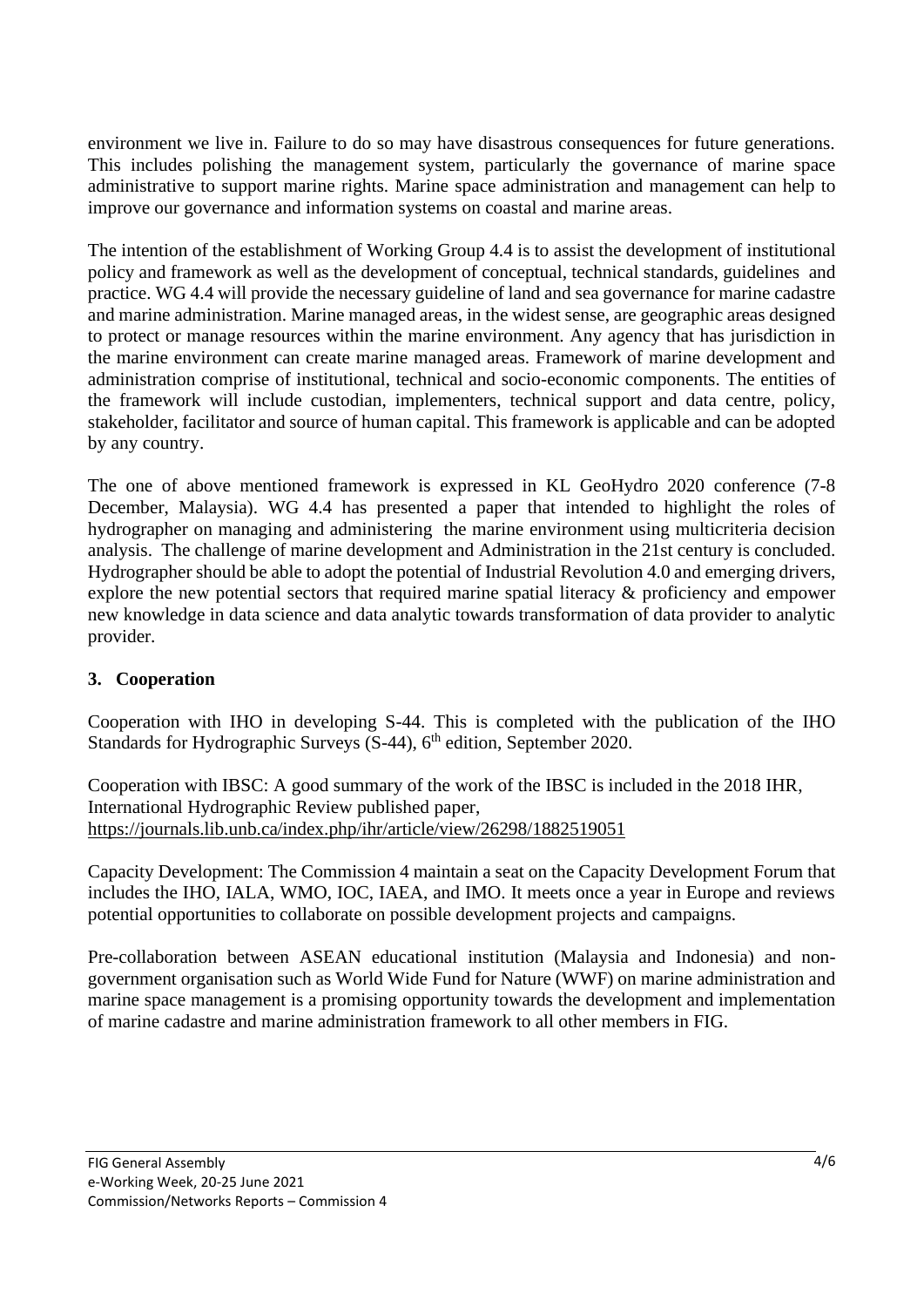#### **4. Conferences**

Chair of WG4.4, Abdullah Hisam Omar has given a presentation at the KL GeoHydro 2020, 7-8 December 2020. The title of his speech is "Marine Administration: Role of Hydrographer on Multi-Criteria Marine Spatial Risk Assessment".

Commission 4 Chair, Mohd Razali Mahmud has given a presentation at the KL GeoHydro 2020, 7-8 December 2020. The title of his speech is "Realisation of the Challenges in Fulfilling the Hydrographic Prospects due to Covid-19".

#### **5. Publications**

Chair of WG4.3, Simon Ironside has had two Mapping the Plastic articles published in professional magazines; Geoconnexion and Survey & Spatial New Zealand in December 2019 and January 2020 respectively.

The followinng are two (2) articles published in GIM International and International Hydrographic Review (IHR) on the work of FIG Commission 4:

a) Contribution of Hydrography towards Sustainable Water Management (M. R. Mahmud, N. Hewitt, G. Johnston, S. Ironside, A. H. Omar), May 2020, GIM International.

b) FIG Commission 4: Hydrography Work Plan (2019-2022) and Commission Activities (M. R. Mahmud, N. Hewitt, G. Johnston, S. Ironside, A. H. Omar), November 2020, International Hydrographic Review.

## **6. Event Hosted by FIG Commission 4**

FIG Commission 4, The Association of Authorised Land Surveyors Malaysia (PEJUTA) and Universiti Teknologi Malaysia (UTM) organised the KL GeoHydro 2020 Conference on 7-8 December 2020. The event was held via online platform. The Commission 4 Chair and the Chair of Working Group 4.4 attended and presented in the Conference.



Figure 1: Speech by the Commission 4 Chair at KL GeoHydro 2020,